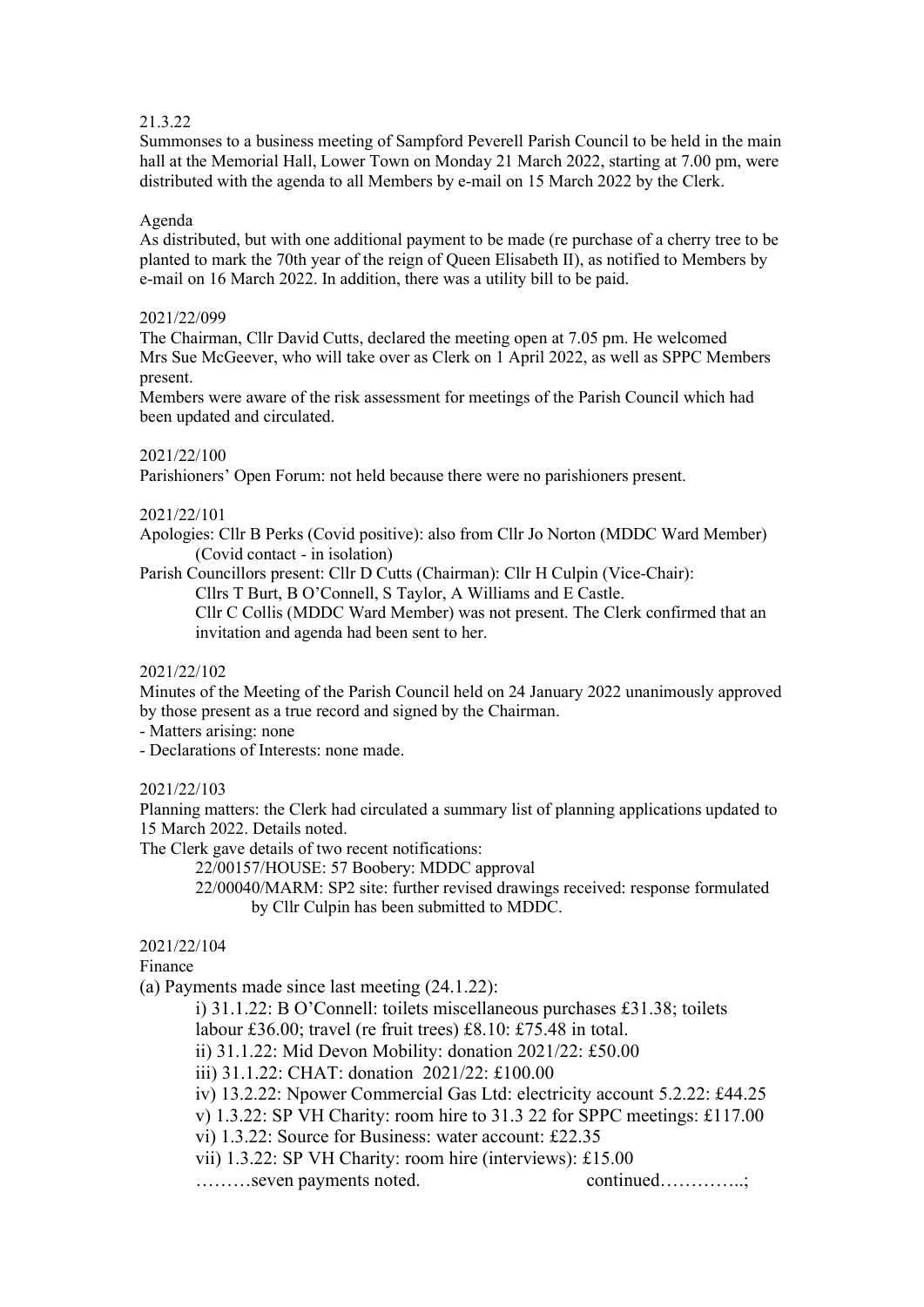2021/22/104 Finance continued…………

- (b) Statement of Accounts: report dated 14 March 2022: balances were as follows...
	- Business Reserve account: £3,967.84 (sheet 126)

 Current account (at 14 March 2022): £27,432.00 (sheet 366A): Members noted that this balance now includes £888.24 (unchanged) held in the name of the former Parish Plan Group and £127.00 held in the name of the Sampford Peverell Play Park Appeal. Members voted unanimously to accept the statement given. The relevant bank statements (nos.126 and 366A) were agreed by the Chairman to demonstrate reconciliation.

(c) authority to pay accounts rendered:

- i) M J Aspray: Clerk's salary 2 & 3/22: £650.00
- ii) M J Aspray: Clerk's expenses to 31.3.22: £74.79
- iii) S McGeever: agreed payment for March 2022: £162.50
- iv) Bernard O'Connell: toilets daily locking and cleaning (42 days @ £12.00 per day): £504.00 (for the period 1.2.22 to 14.3.22 (42 days)).
- v) D Cutts: refund re cherry tree, stakes and ties: £48.94
- vi) Npower: electricity for Feb '22: £32.13
- (d) finance correspondence: acknowledgement with thanks from SP Methodist Church, Mid Devon Mobility and CHAT noted.

2021/22/105 Reports from Working Group (WG) Chairmen and holders of individual portfolios:

a) Communications and Engagement (publicity): Social media WG: Cllr Culpin reported that a new e-mail address for the Clerk is being created.

b) Climate change and environmental issues WG:

- Cllr Burt reported that three sites had been examined by DCC under its Emergency Tree Fund, but they do not meet requirements for the scheme.

c) Roads, Pavements and Paths (Environmental) WG: Cllrs Burt, Williams and Castle: Cllr Castle reported that the work of the "20 is Plenty" group of parishioners has been interrupted by Covid outbreaks. A group of five volunteers is undergoing training with the Police to monitor vehicle speeds in the village. Signs have been ordered from Seddons.

d) Public Convenience Development Group: Cllrs Cutts, O'Connell and Taylor: there are no outstanding maintenance issues. The facility is now closed and fenced off, with remodelling works started on 15 March.

e) Affordable Housing WG: Cllr Culpin reported to Members that no decision has yet been reached on possible working with Edenstone.

f) Snow Warden: Cllr Taylor reported on the remaining bags of salt in store.

g) Tidiness: Cllr Burt confirmed the date for the next litter pick as 23 April 2022; it will be advertised in the parish magazine. Cllr Williams asked if an additional pick could take place ahead of the Jubilee celebrations.

h) Defibrillator maintenance: Cllr S Taylor reported that all three defibrillators in the village are OK. Batteries and pads will need to be replaced next year.

continued……………….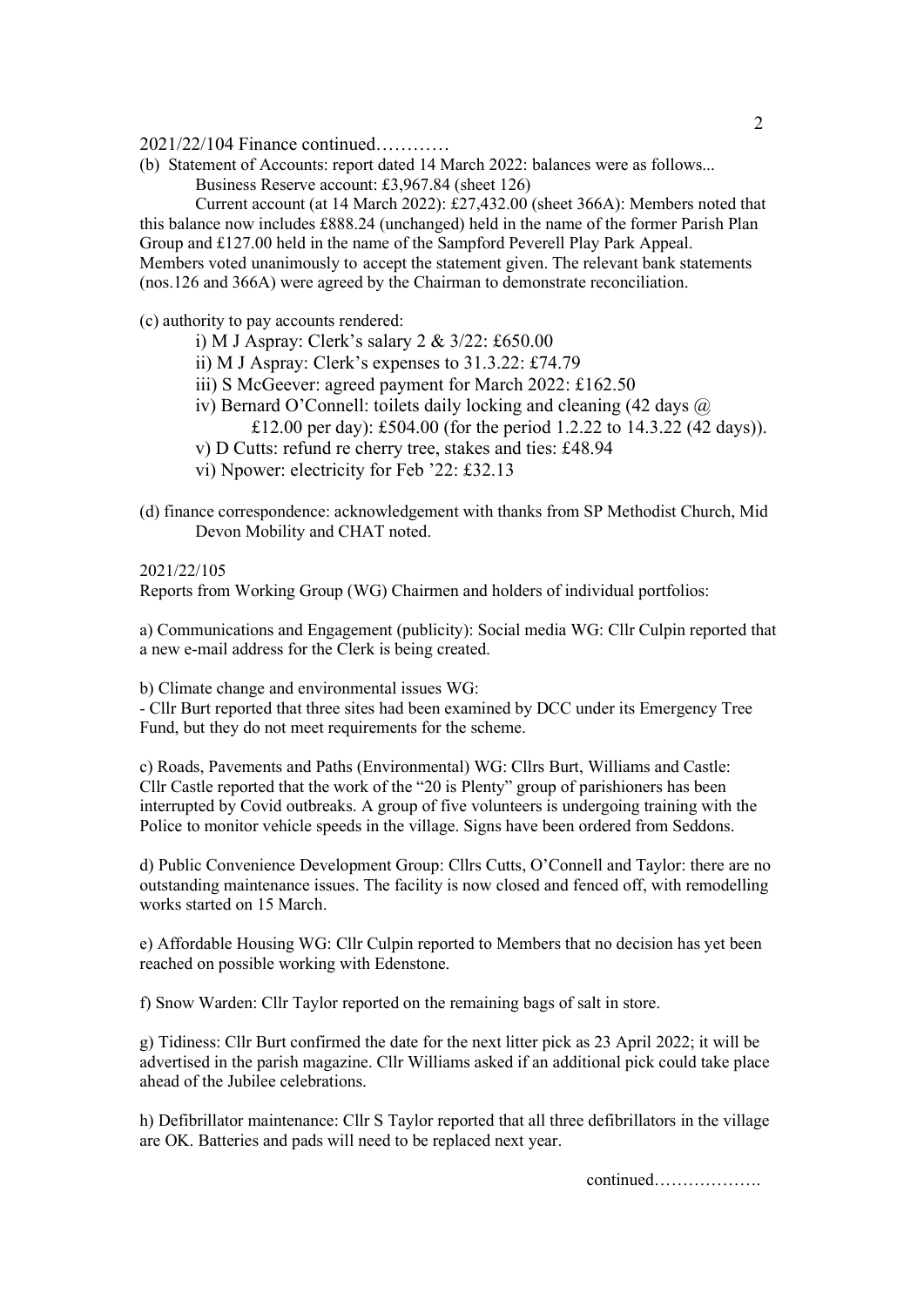#### 2021/22/106

Other highways and village matters:

a) Vandalism/ASB/criminal damage in the village: following a suspicious incident at the SPAR shop, safety protocols have been reviewed.

b) Police liaison: Cllr Williams reported on her recent observations when she joined a patrol from 2 to 7 pm.

[Cllr R Radford, DCC, joined the meeting at 7,55 pm] c) book swap kiosk: Cllr Culpin hopes that it will be possible to repaint the exterior before the Jubilee celebrations.

d) Jubilee celebrations planning: Cllr Williams reported agreement with MDDC for the car park to be closed on Saturday 4 June between 9 am and 9 pm to accommodate a pizza van and an ice-cream van. There will be a bouncy castle in the play park. It is estimated that about £700.00 in funding will be required. Cllr Williams was asked to present a budget for the event.

#### 2021/22/107

Discussions with DCC and MDDC Members:

Cllr Radford (DCC) was asked by the Chairman for information on the date of opening of the new slip roads on the NDLR at Tiverton. Cllr Cutts believes that much of the HGV traffic through the village could use the new junction when fully open. Cllr Radford will send his report to the Clerk for circulation.

2021/22/108

Reports by Parish Council representatives:

a) VH & RG Charity Committee: Cllr Cutts reported that the entrance lobby had been redecorated and that new notice boards have been ordered.

b) Grand Western Canal Joint Advisory Committee: the monthly newsletters of the Friends of the Grand Western Canal continue to be circulated by the Clerk. Each includes a detailed report by Mark Baker outlining work done by the Ranger and volunteer teams.

c) Sampford Peverell Society: Cllr Culpin has circulated her report on Society activities.

d) SP & District Twinning Association: Cllr Castle reported that the Cheese and Wine party will now be held on 11 June. There are no plans for an exchange visit this year, there being too few people involved.

e) Tree Wardens: Peter Bowers' report has been circulated. Since September 2021 a total of 173 hours of voluntary labour have been recorded.

### 2021/22/109

All correspondence received has been circulated by e-mail: noted.

### 2021/22/110

Other matters by leave of the Chairman:

- the Clerk has received a small number of parish maps from DCC. Copies were given to those Members who have joined SPPC since a previous batch was distributed, namely to Cllrs Steve Taylor, Emily Castle and Anne Williams.

Sue McGeever was also given a copy for her personal use: Sue also holds copies for Cllr Bev Perks and for the new Member appointed to fill the current vacant seat.

continued…………….